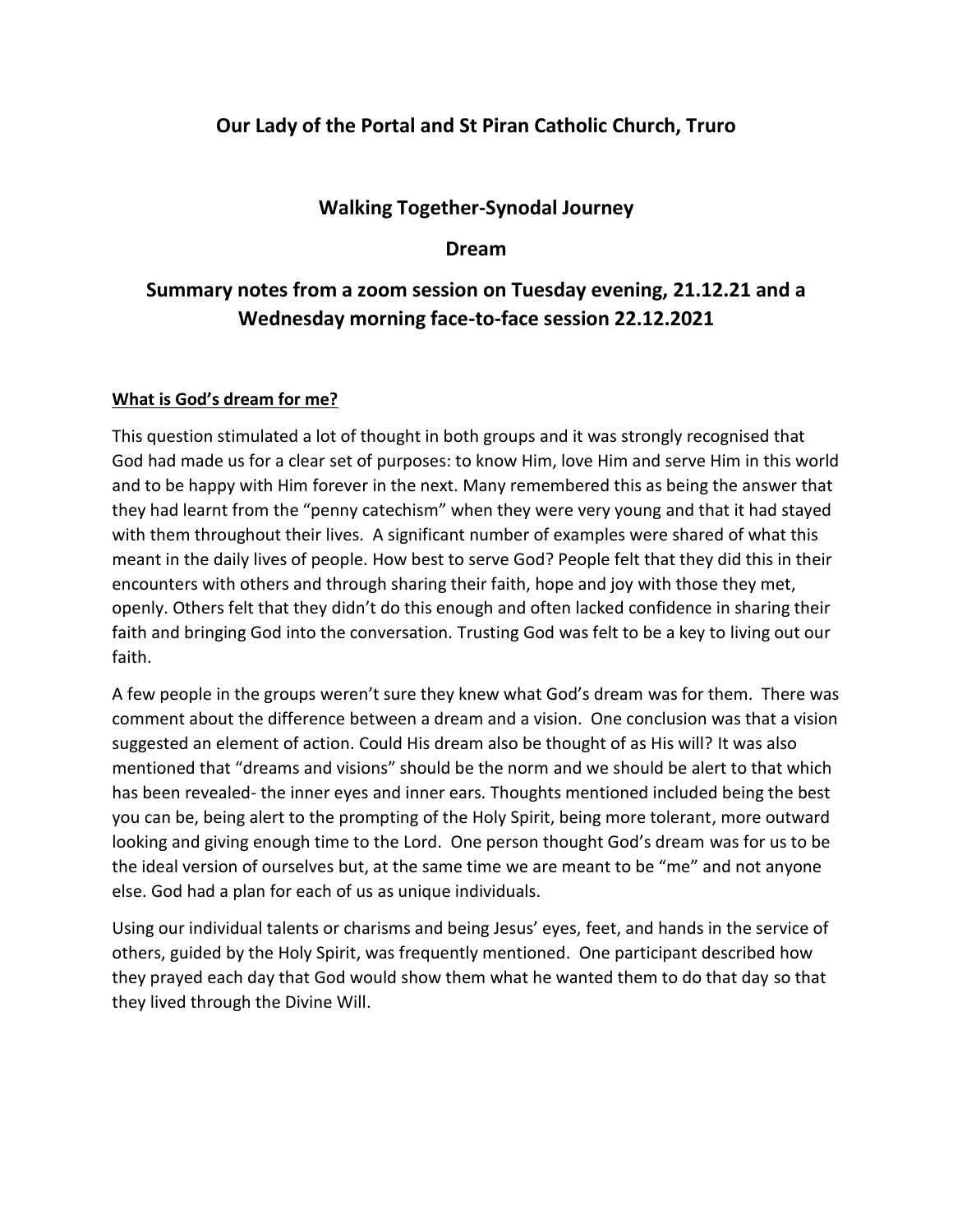#### **What is God's dream for our Parish?**

Thoughts in this section reflected and expanded on those for us as individuals, particularly in relation to the Pope's statement that we shun being an "exclusive club". In spiritually opening the doors and windows of our hearts, we should become a more outward facing Parish, reaching out to marginalised groups and individuals in Truro. A higher local profile through engagement with ecumenical activities was frequently suggested. It was felt that greater confidence was required, and this might be assisted by further learning/education. We need to listen, without judgement, to the wider community as we have been doing in this Synodal process. There was a strong feeling that this synodal process was showing the importance of listening to others, without judgement and that we should become more accepting and welcoming of those "at the edges". It was felt that the pandemic and this synodal journey had created an opportunity to take a step back, reflect and rebuild. There was a strong feeling of not wanting to go back or return to a "normal" pre-Covid19 situation.

People wanted a much closer working relationship between the laity and the hierarchy of the Church. This should be encouraged so that people in positions of responsibility can be nurtured, with more parishioners encouraged to participate in various roles and take on responsibility for aspects of the mission. It is important to make the parish a friendly, happy place where there is unity, hope and joy; this applies equally to the Diocese.

Strengthening links with young families, perhaps following Baptism or First Holy Communion were suggested. Other ways to engage with the "lapsed" were described with a view to building up a sense of community. It was suggested that current committed parishioners could take a lead in bringing Christ to other people. Examples were given of small house groups, neighbourhood prayer groups, social events which included food and drink, catechetical film shows with opportunities to talk afterwards, the Alpha course, Men's groups and Parish fundraising projects which built a sense of belonging.

How to attract the young to church was a recurring theme. Young children will clearly only attend if their parents do. The increased secularisation of society and the many alternative distractions which compete with attending Sunday Mass (such as sports training and fixtures) were highlighted. We wondered whether it was possible to influence the influencers and the role models of young people. Some felt that the sacred element of coming to Mass was sometimes missing along with appropriate behaviour. In Cornwall, children do not benefit from specific Catholic education. This was felt to be an urgent issue to address as the young were the future of the Church.

As a background to all the comments there was a clear recognition that the current pandemic circumstances restrict our activities, but it is hoped that change might be achieved in the future. The recent setting up of a Pastoral Council was felt to be a useful vehicle for carrying forward the ideas and translating dreams into action.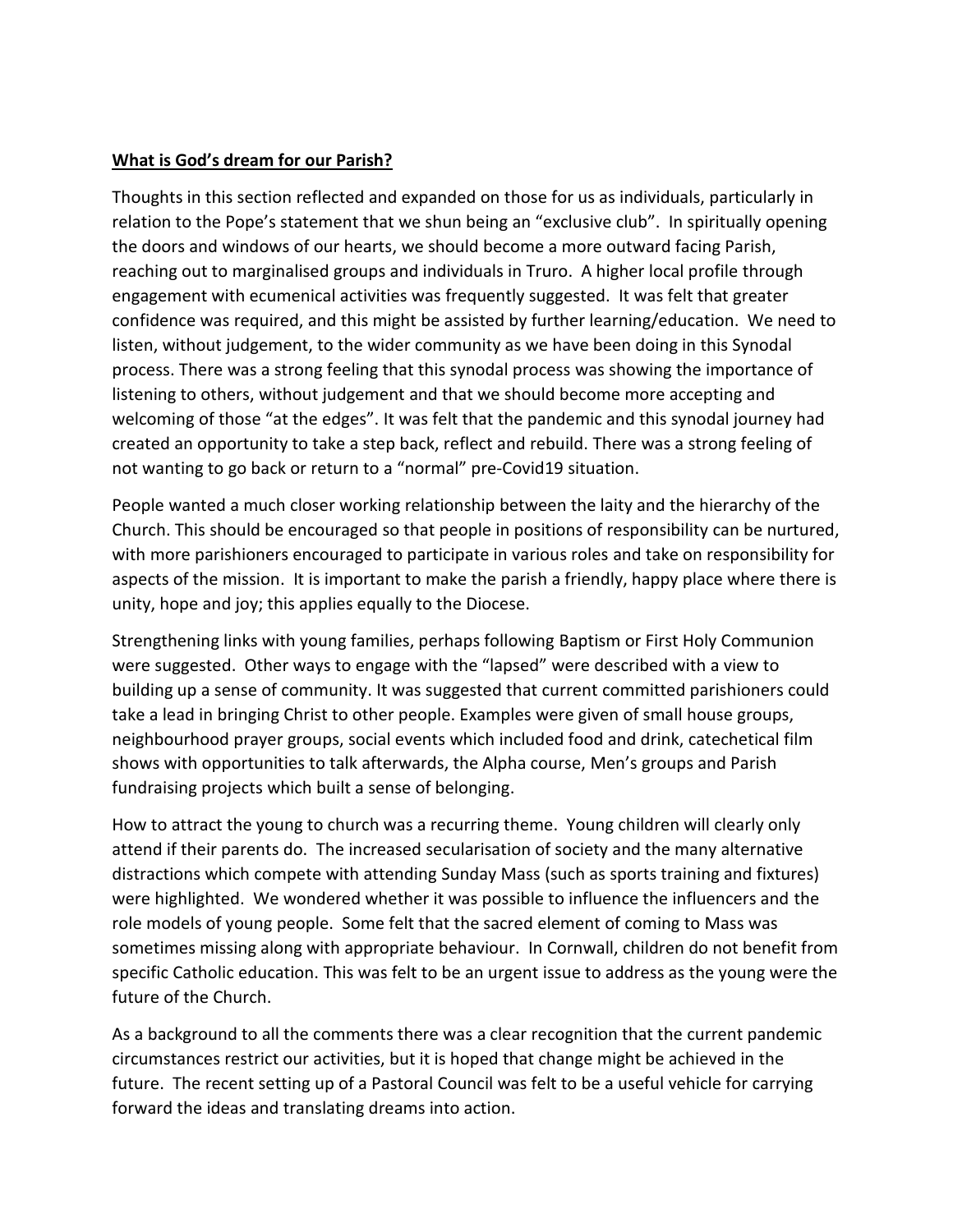#### **What is God's dream for the church/world?**

Some found this a difficult question to answer. There was a feeling that unity and getting rid of polarisation in the church was to be hoped for. Again, the notion of opening windows and doors to other denominations, and indeed all mankind, was well supported. This meant working together in communion with all and included thinking beyond our usual mindset and not limiting ourselves to entrenched points of view. Removing barriers was felt to be crucial to growth.

In one group, this wider thinking on the future of pastoral care in the Church, sparked questions about why women do not play a more significant role in Church leadership. It was felt, by one participant, that women should be allowed to become Deacons, if God was calling them to that ministry. A few also felt that the Church should consider the possibility that women may be being called to the Priesthood. That this was a complex and possibly divisive issue was clearly recognised. It was pointed out that in the readings accompanying this session, of Mary's visit to Elizabeth, that the whole of God's plan rested on those two women being inspired by the Holy Spirit and saying "Yes". It was also mentioned that at most of the significant moments of Our Lord's life on Earth, women had played significant roles even when this was counter cultural.

It was also felt, by some, that celibacy should not be regarded as an essential requirement of ordination to the Priesthood and that married men ought to be considered as possibly having a vocation to the Priesthood. The ordination of married ex-Anglican Priests was seen as a positive direction of travel and provided strong evidence that a married priesthood was possible. It was felt, by some, that celibacy should be an option rather than a requirement. Some felt that the customs of the Eastern Orthodox Church should be considered. It was acknowledged that these are not new topics for the church and clearly remain active in people's consciousness. It was felt that such significant changes should not simply be motivated by the current low numbers of vocations to the priesthood but because God was calling a more diverse group of people to serve in these roles.

There was a clear call, from one or two, for the Church to reflect again on its moral teaching about: sex before marriage, the indissolubility of marriage, marriage being only between a man and a woman for the procreation of children and the whole area of contraception. It was felt, by some, that the Church was being naive in thinking that all Catholics only practiced natural family planning. This had proved to be a significant issue in some relationships and had really tested some.